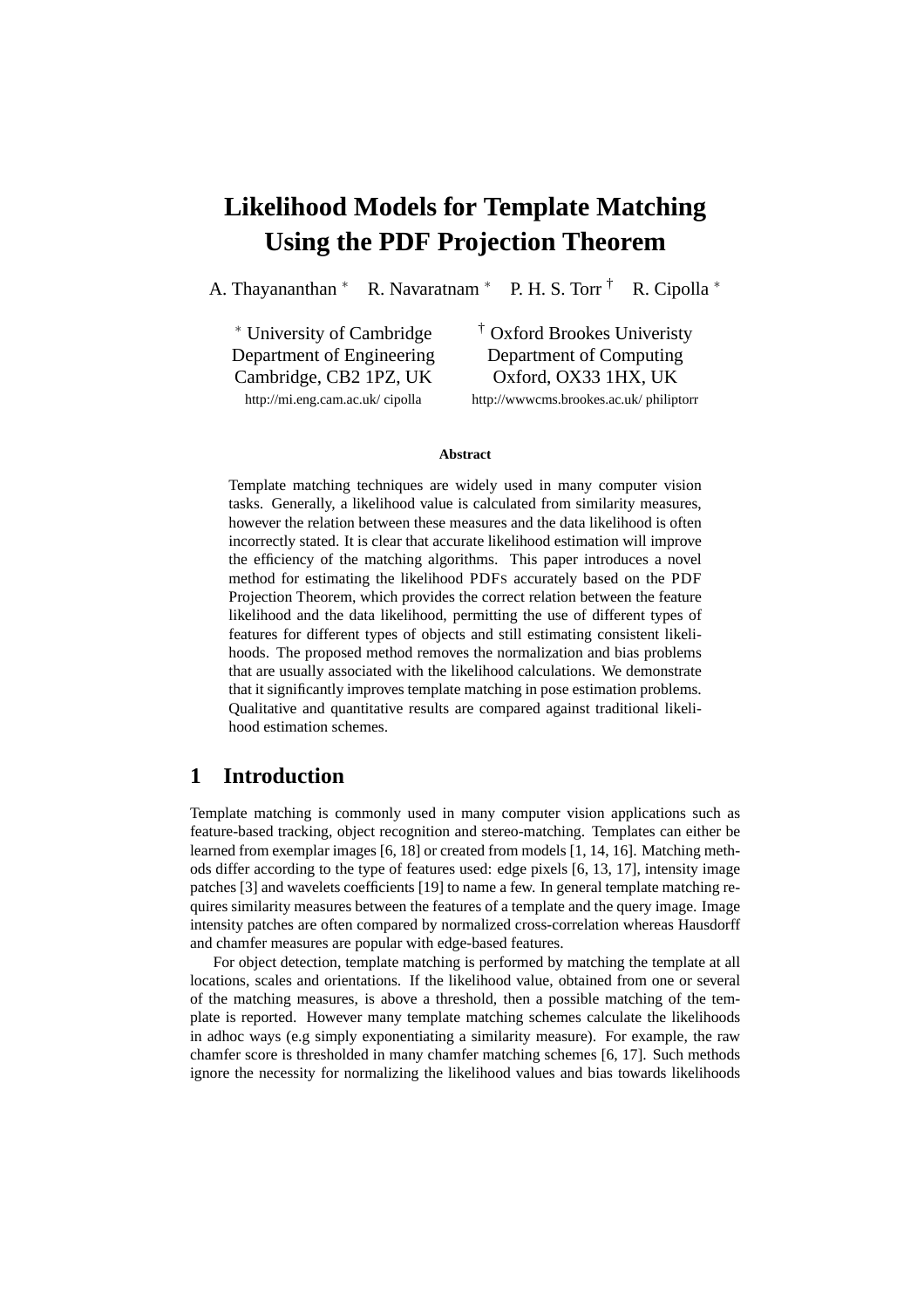

Figure 1: **Likelihood distributions for chamfer matching.** *(a, c) show images of open and closed hands with the corresponding templates manually superimposed. (b, d) the equivalent poses of the 3D model from which the templates are created.* (e, f, g)  $p(z_0|H_0)$  *is the likelihood distribution of the chamfer score, z, obtained from matching the open hand template with open hand images. Similarly*  $p(z_c|H_c)$  *is the distribution for matching a closed hand template with closed hand images.*  $p(z_o|Bg)$ *and p*(*zc*|*Bg*) *are the distributions learned from matching the open hand template and closed hand template with background clutter. Each distribution was learned from 1000 images.*

with large partition function values. Figure 1 shows two different templates from a hand pose matching application [16]. The feature likelihood distributions for these templates are quite distinct as shown in figure 1 (e). If the matching decisions are made from one chamfer threshold for both templates, we will either end up with a large number of false positives (with a large threshold) or low detection rate (with a low threshold). Performance can be improved by using different thresholds for different templates. But optimal performance (in terms of detection and false positive rate) will be obtained by using the likelihood distributions.

Another more subtle but equally important, issue in likelihood estimation is the ambiguity arising from the discriminatory power of the matching features. In chamfer matching, for example we are depending on the chamfer score obtained from matching an object template to an image, to make a decision. How well does the range of chamfer scores for the object separate the background clutter and other type of objects? Figure 1  $(f, g)$ compares the feature likelihood PDFs (Probability Distribution Function) and the clutter likelihood PDF of two hand templates. The feature likelihood PDFs is obtained by matching the template with similar looking hand poses, whereas the clutter likelihood PDF is estimated from matching the template to background clutter. At a chamfer score of 6.5 the object likelihood is 0.11 and the clutter likelihood is 0.005 for the open hand template. The clutter likelihood seems to provide an uncertainty measure associated with matching the particular template at this particular chamfer score. It is also connected to the false positive rate of the template matching scheme. Hence, it intuitively makes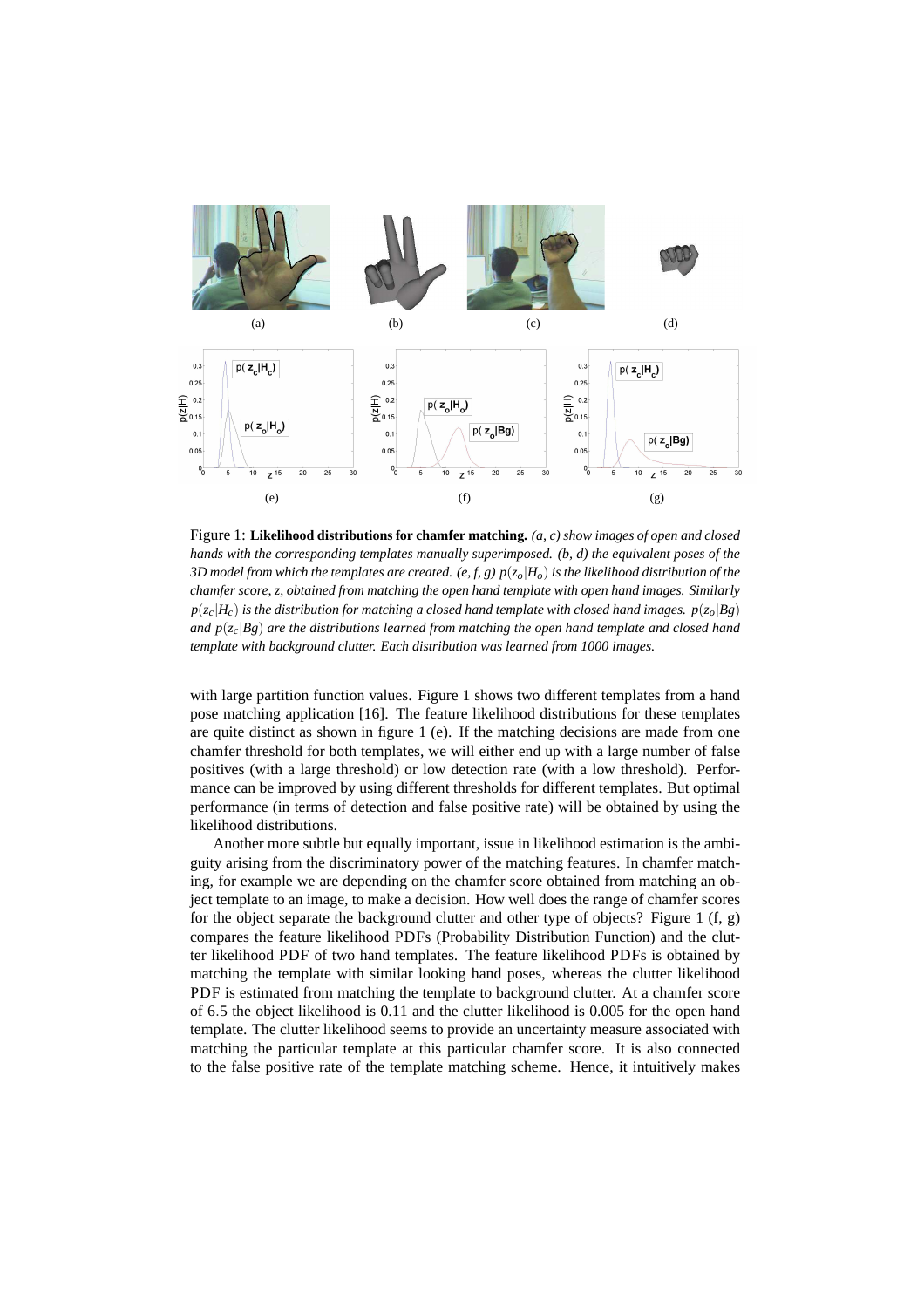sense to somehow incorporate this uncertainty measure within the matching framework. However, many template matching schemes ignore this potential statistic for capturing the inherent uncertainty.

The above example suggests that discriminability of the matching features could be approximately quantified by obtaining a matching score in a reference hypothesis. This is the underlying principle of the Likelihood Ratio Test (LRT). It could be easily shown that using likelihood ratios minimizes the Bayesian error in two-class decision problems [20]. It is used in many areas of computer vision in simpler formulations (e.g. skin colour classification  $[8]$  and limb detector  $[15]$ ). But it is not clear how to evaluate accurate likelihoods in more complex situations such as template-based matching schemes.

In this context, Baggenstoss [2] proposed a novel way of estimating raw data likelihood PDFs, from the feature likelihood PDFs, using the *PDF projection theorem* and its corollary *class-specific feature theorem*. The PDF projection theorem explains the idea of a likelihood ratio and its implications within a broader statistical interpretation and provides a general framework to estimate the likelihood PDFs more accurately and consistently than most of the adhoc schemes commonly used. The Class-specific feature theorem extends this mechanism to specific features extracted by each class or hypothesis, thus avoiding the curse of dimensionality. First, it permits us to estimate PDFs only on features that are specific to a class. Then it transforms the class-specific feature likelihoods into raw data likelihoods. We can now use different features for different classes and still obtain comparable likelihoods in raw data space. We shall see later that this is important when we compare likelihoods obtained from matching different templates to different sets of edge features. Caputo and Niemann [5] obtained significant improvement in object recognition tasks using class-specific features. Minka [12] proposed the use of the PDF projection theorem for obtaining exemplar-based likelihoods.

In this paper, we develop a likelihood PDF estimation scheme for template-based matching through the utilization of the PDF projection theorem. By incorporating the uncertainty of matching to features in a principled manner, we not only improve the efficiency of matching, but also obtain a mechanism for quantifying the uncertainty involved. The advantages are manifold; firstly the false positive rates are greatly reduced, secondly the likelihoods are now comparable across the different regions of the template space and thirdly the likelihood values can be seamlessly integrated with a temporal prior to produce a more precise posterior distribution.

This paper describes the adaptation of PDF projection theorem for chamfer matching, however the methods derived could be easily adapted to other types of template matching. Section 2 of this paper reviews some related work in chamfer matching. Section 3 introduces the PDF projection theorem and its corollary, the class specific feature theorem. We explain how we adapt the PDF projection theorem to the chamfer matching framework in section 4. Section 5 details the experiments conducted to highlight the advantages of accurate likelihood estimation in hand pose detection through chamfer matching. We conclude in section 6.

# **2 Related Work**

We use PDF projection theorem to calculate robust likelihoods for chamfer matching with edge features, However, the theory is applicable to all type of features. Some previous work on chamfer matching and likelihood estimation is reviewed in this section.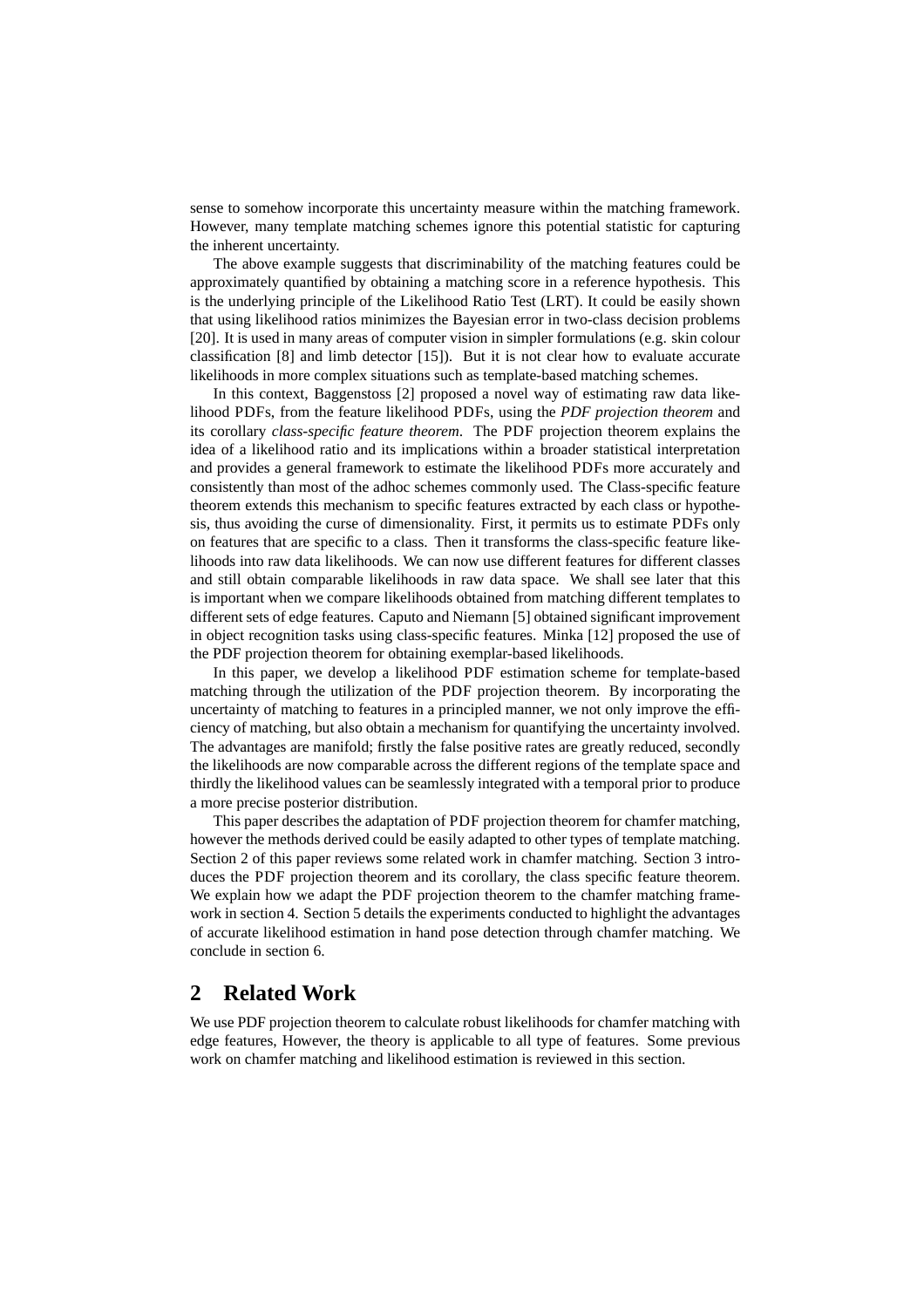Chamfer matching is frequently used as a cost function in many template-based matching schemes and improved versions have been used for object recognition and contour alignment. Borgefors [4] introduced hierarchical chamfer matching, in which a coarse-tofine search is performed using a resolution pyramid of the image. Olson and Huttenlocher [13] use a template hierarchy to recognize three-dimensional objects from different views.

Gavrila uses approximately 4,500 shape templates to detect pedestrians in images [6]. To avoid exhaustive search, a template hierarchy is formed by bottom-up clustering based on the chamfer score. A number of similar shape templates are represented by a cluster prototype. This prototype is first compared to the input image, and only if the error is below a threshold value, the templates within the cluster are compared to the image. The use of a template hierarchy is reported to result in a speed-up of three orders of magnitude compared to exhaustive matching. However, [6, 13] do not estimate proper likelihood PDFs and operate on raw cost function values losing some of the advantages aforementioned in the previous section.

Jojic and Frey [7] proposed a probabilistic framework for tracking with templates. Toyama and Blake [18] use a similar approach to track humans. The templates are grouped into only one level of clusters, but they did not have a template hierarchy. A prototype template is chosen to represent the whole cluster and the chamfer function is used to measure the shape variation from the prototype. They assume that the shape variation measured by the chamfer function follows a  $\chi^2$  distribution. A  $\chi^2$  distribution is parameterized by only two parameters, the variance and the dimensionality of the distribution. These were learned from the members of each template cluster. The dimensionality of the  $\chi^2$  distribution directly corresponds to the dimensionality of the shape-space spanned by the templates in each cluster. Hence, they are able to obtain parameterized likelihood distribution with a proper partition function for each cluster group separately. However, they fail to quantify the likelihood of their templates matching to the background.

Sidenbladh [15] and Black derive a robust likelihood function by trying to explain features both belonging to the foreground object (in their case, limbs) and the features belonging to the background simultaneously . PDFs of the filter responses were learned for foreground objects and background images during the training. The likelihood ratio penalises the data that is well explained by both foreground model and background model.

$$
p(\text{all features} \mid \text{fgrnd model}, \text{bgrnd model}) \propto \frac{p(\text{fgrnd features} \mid \text{fgrnd model})}{p(\text{fgrnd features} \mid \text{bgrnd model})}
$$
 (1)

Equation (1) is similar in spirit to what we derive as a formulae for robust likelihood function through PDF projection theorem. However, the PDF projection theorem allows us to interpret the likelihoods in raw image data domain, irrespective of the features we use.

Stenger *et al.* [16] uses two similarity measures, chamfer score and skin colour overlap to match hand templates. They assume independence between the two similarity measures and the likelihood is formulated as a weighted sum of chamfer score and skin coloured area within the projected model.

This paper is limited to matching a set of templates using likelihood PDFs obtained through the PDF projection theorem. Extending the PDF projection theorem to a template hierarchy is left for future work. Furthermore, we do not use skin colour information in any of our experiments as the main aim of this paper is to show improvements to chamfer matching through the proper modelling of the likelihood distributions.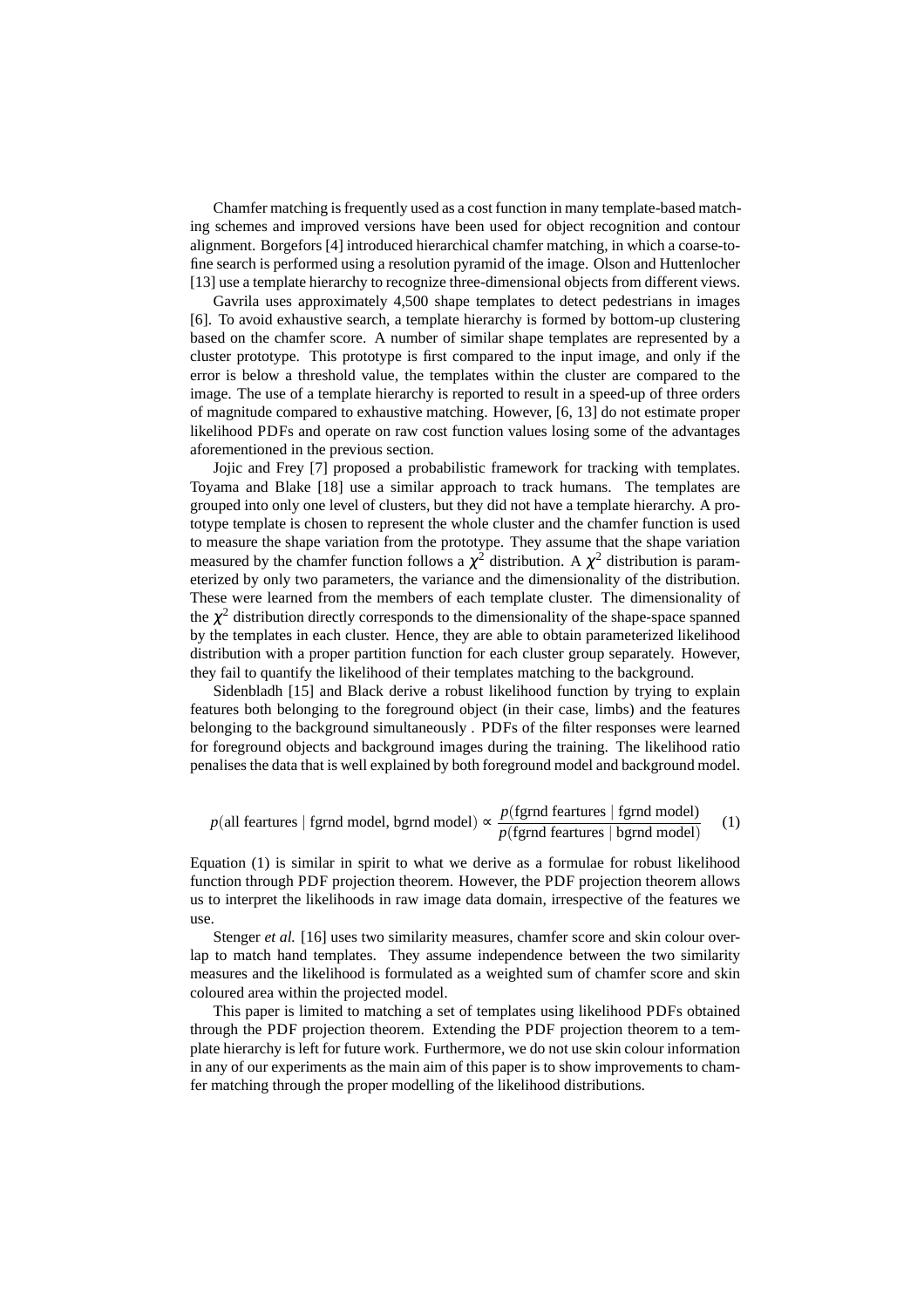### **3 PDF Projection Theorem**

The PDF projection theorem [2] provides a mechanism to work in the raw data or image domain, **I** (rgb values of the image pixels), rather than performing likelihood comparisons in extracted feature space, **z**. This is done by projecting the PDF estimates from the feature space back to the raw data space. The Neyman-Fisher [11] factorization theorem states that if  $z = \tau(I)$  is a *sufficient statistic* for *H*, then the function  $p(I|H)$  can be factored into two functions,

$$
p(\mathbf{I}|H) = g(\tau(\mathbf{I})|H)h(\mathbf{I})
$$
\n(2)

This is a product in which one function, h, does not depend on *H* and the other, *g*, depends on *H* only through  $\tau(I)$ . A statistic **z** can be any function of raw data **I**. However, in the context of this paper it refers to features extracted from the raw image data.

We can now derive the PDF Projection theorem by applying equation (2) to two hypotheses *H* and *H*<sub>0</sub>. Let  $z = \tau(I)$  be any feature set computed from the raw data **I**. Let *H*<sub>0</sub> be some fixed hypothesis such that the PDF  $p(\mathbf{I}|H_0)$  and  $p(\mathbf{z}|H_0)$  are known and greater than zero everywhere in the range of **I**. If **z** is sufficient statistic for both *H* and  $H_0$  and  $p(\mathbf{z}|H)$  is a PDF, then the following function is a PDF.

$$
p(\mathbf{I}|H) = \frac{p(\mathbf{I}|H_0)}{p(\mathbf{z}|H_0)} p(\mathbf{z}|H)
$$
\n(3)

It is interesting to observe that  $p(I|H)$  invariant to the chosen feature **z**, if **z** is a sufficient statistic. Baggenstoss [2] and Kay [9] introduced class-specific methods by extending equation (3) to include class-specific features as

$$
p(\mathbf{I}|H_j) = p(\mathbf{I}|H_0) \frac{p(\mathbf{z}_j|H_j)}{p(\mathbf{z}_j|H_0)},
$$
\n(4)

where a different feature set  $z_j$  is extracted for each hypothesis  $H_j$ . In theory the reference hypothesis  $H_0$  can be any hypothesis as long as  $z_j$  is sufficient statistic for  $H_j$  and *H*0. However in practice we can improve the accuracy of the likelihood estimation by carefully choosing the reference hypothesis. The following points need to be taken into consideration.

**Sufficient statistics**: It is difficult to prove the sufficiency requirement in most cases. However, near optimal performance can be obtained even if the sufficiency requirement is not completely satisfied. Moreover, it is not always known if sufficiency is ever achieved with most Bayes classifiers. The point is that we achieve optimal performance if sufficiency is satisfied, otherwise the best possible near-optimal performance is obtained given the 'insufficiency' of the selected features [2].

**Accurate evaluation of reference PDF**: This is the pertinent problem in the application of the PDF projection theorem. The denominator density  $p(\mathbf{z}_j|H_0)$  needs to be accurately estimated at the tails, where even a small error will have large effect on the likelihood estimation. Bagenstoss suggests choosing an analytical PDF as a reference hypothesis and has provided analytical solutions for a number of statistics [10]. However, it is difficult to come up with analytical PDFs in many computer vision problems. An easier solution is to formulate it in a way such that it can be estimated empirically. But much will depend on its accuracy in the tail and we need to make sure that  $p(\mathbf{z}_j|H_0) > 0$  whenever  $p(\mathbf{z}_j|H_j) > 0.$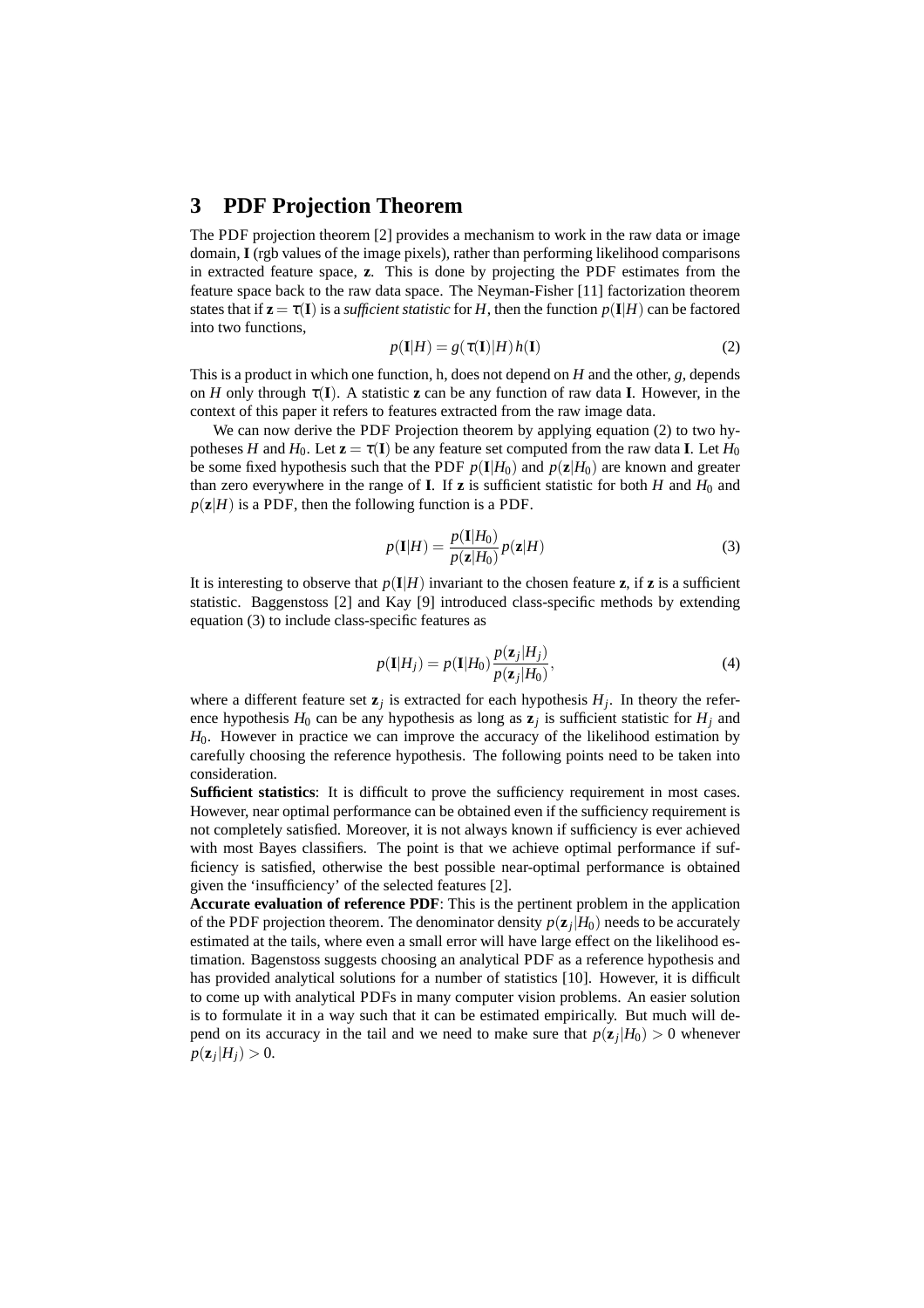In simple terms, the PDF projection theorem allows us to estimate the data likelihood as a ratio of the feature likelihood and a reference likelihood. The numerator describes how well the features support the object hypothesis and the denominator describes to what extend they resemble the reference hypothesis. The decision can be now based on how good the class-specific features are at separating the object from the clutter.

### **4 Template Matching**

In this paper we illustrate the application of the PDF projection theorem using chamfer matching. A common approach is to have a number of prototype shape templates and search for them in the image. Chamfer score and a closely related measure Hausdorff score have been used in many shape matching schemes. We use truncated chamfer score which makes it more robust to outliers.

**Truncated Chamfer score**: The similarity between two shapes can be measured using their chamfer score. Given the two point sets  $\mathcal{U} = {\mathbf{u}_i}_{i=1}^n$  and  $\mathcal{V} = {\mathbf{v}_j}_{j=1}^m$ , the truncated chamfer score is the mean of the truncated distances between each point,  $u_i \in \mathcal{U}$ and its closest point in  $\mathcal V$ , where  $\tau$  is the threshold distance:

$$
d_{\text{cham},\tau}(\mathcal{U},\mathcal{V}) = \frac{1}{n} \sum_{u_i \in \mathcal{U}} \min\left(\min_{v_j \in \mathcal{V}} ||u_i - v_j||, \tau\right)
$$
(5)

The chamfer score between two shapes can be efficiently computed using a distance transform (DT) of the edge image. This transformation takes a binary edge image as input, and assigns to each pixel in the image the distance to its nearest edge pixel. The chamfer score between a template and an edge map can then be computed as the mean of the DT values at the template point coordinates. Edge orientation is included by computing the chamfer score only for edges with similar orientation, in order to make the distance function more robust [6]. We use 8 orientation groups for edges and hence eight separate distance maps are calculated per image. Similarly the template points are also divided into 8 groups.

**Class-specific features:** When matching a template  $T_j$  with the image, the chamfer score  $z_j$  is obtained by adding the closest distances from the projected template points to the nearest edge pixels of the image. The feature  $z_j$  is class-specific to template  $T_j$  in the sense that subset of edge pixels involved in the calculation  $e_i$  are chosen by the shape of the projected template  $T_j$ . Hence different edge features are used by different templates.

**Common Reference Hypothesis**: By choosing a common reference hypothesis *H*<sup>0</sup> for all the templates  $j = 1,..,N$ ,  $p(\mathbf{I}|H_0)$  becomes a constant for all templates. Thus, we obtain likelihood values over raw image data which are consistent and comparable using  $(4)$ .  $H_0$  is chosen as the union of all possible hand images and background images. Mathematically, we define it as  $H_0 = H_1 \cup H_2 \cup ... \cup H_N \cup H_b$ , where  $H_b$  is the hypothesis that image contains only background. As a result, the reference likelihood for *j th* template is defined as

$$
p(\mathbf{z}_j|H_0) = \sum_{i}^{N} p(\mathbf{z}_j|H_i) p(H_i) + p(\mathbf{z}_j|H_b) p(H_b).
$$
 (6)

Intuitively, the reference likelihood measures the possibility of the template being matched to background and other types of objects (i.e. objects represented by other templates) at a given chamfer value.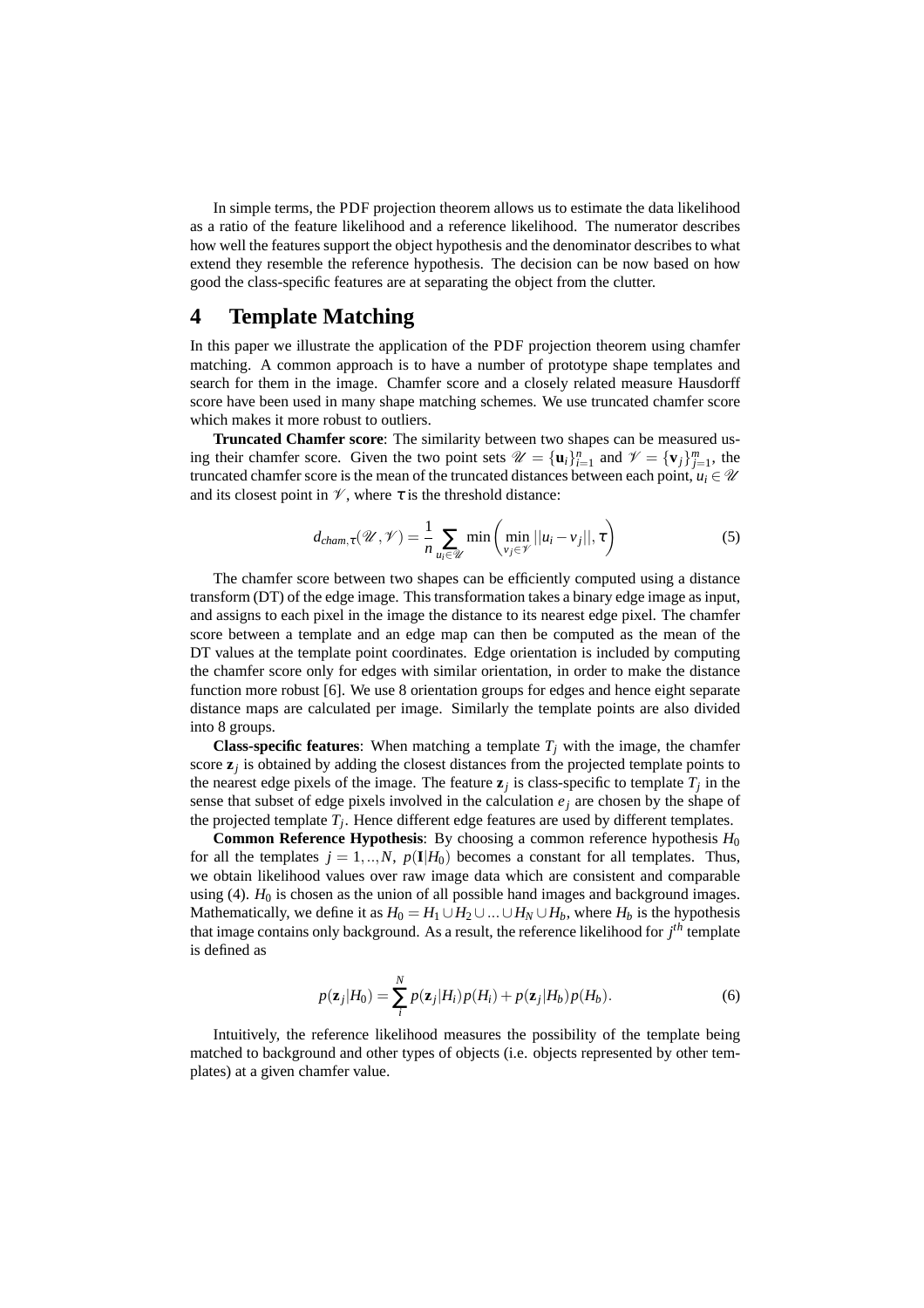

Figure 2: **Training images**. *First and second rows show some of the synthetic hand poses used for estimating the feature and reference likelihood distributions of the template in Figure 1(b).*

# **5 Experiments**

We have created 35 hand templates from a 3D hand model (5 gestures at 7 different scales, see figure 4). In our case, hypothesis  $H_i$  states that the image contains a hand pose similar to template  $T_j$  (in scale and gesture). The hypothesis  $H_j$  is tested by matching the template  $T_j$  to the image. The aim of the experiment is to decide which one of the following measure is superior in terms of matching performance.

- 1.  $\mathbf{z}_j$ , the chamfer score obtained by matching the template  $T_j$  to the image.
- 2.  $p(\mathbf{z}_j|H_j)$ , the feature likelihood of template  $T_j$ .
- 3.  $p(\mathbf{I}|H_j) = K \frac{p(\mathbf{z}_j|H_j)}{p(\mathbf{z}_j|H_0)}$  $\frac{p(\mathbf{z}_j|H_j)}{p(\mathbf{z}_j|H_0)}$ , the data likelihood value from the PDF projection theorem.

Most schemes such as [1, 6] explicitly threshold the chamfer score to arrive at matching decisions. Some [13, 18] learn the feature likelihood distributions. However, to our knowledge, no one has so far attempted to model the data likelihood through the PDF projection theorem. Our experiments below illustrate the advantage of using the data likelihoods to make the matching decisions of the templates.

**Learning the Likelihood PDFs**: It is a formidable task to learn both  $p(\mathbf{z}_j|H_j)$  and  $p(\mathbf{z}_j|H_0)$  from real image data if the number of templates involved is large. Hence, we choose to learn the PDFs using synthetic images (see figure 2). Learned statistics from synthetic images have been successfully used to detect human poses in real images recently [14]. The feature likelihood distribution,  $p(\mathbf{z}_j|H_j)$ , of the template  $T_j$  is learned from the synthetic images of hands belonging to template region of *H<sup>j</sup>* . Each template  $T_j$  is matched to 1000 synthetic images and chamfer scores from the immediate neighbourhood of the matched location are obtained. The feature likelihood distribution is approximated by histogramming these chamfer scores. Similarly the reference likelihoods  $p(\mathbf{z}_j|H_0)$  are learned from 10000 synthetic images created from all possible hand hypotheses and plain background images. We learned 70 PDFs, a feature likelihood and a reference likelihood distributions for each of the 35 templates in the above manner.

**Results from synthetic data**: We tested template matching on 1000 randomly created synthetic images. Each synthetic image contains a hand pose similar in scale and pose (with small perturbations) to a randomly chosen template. Three Receiver Operating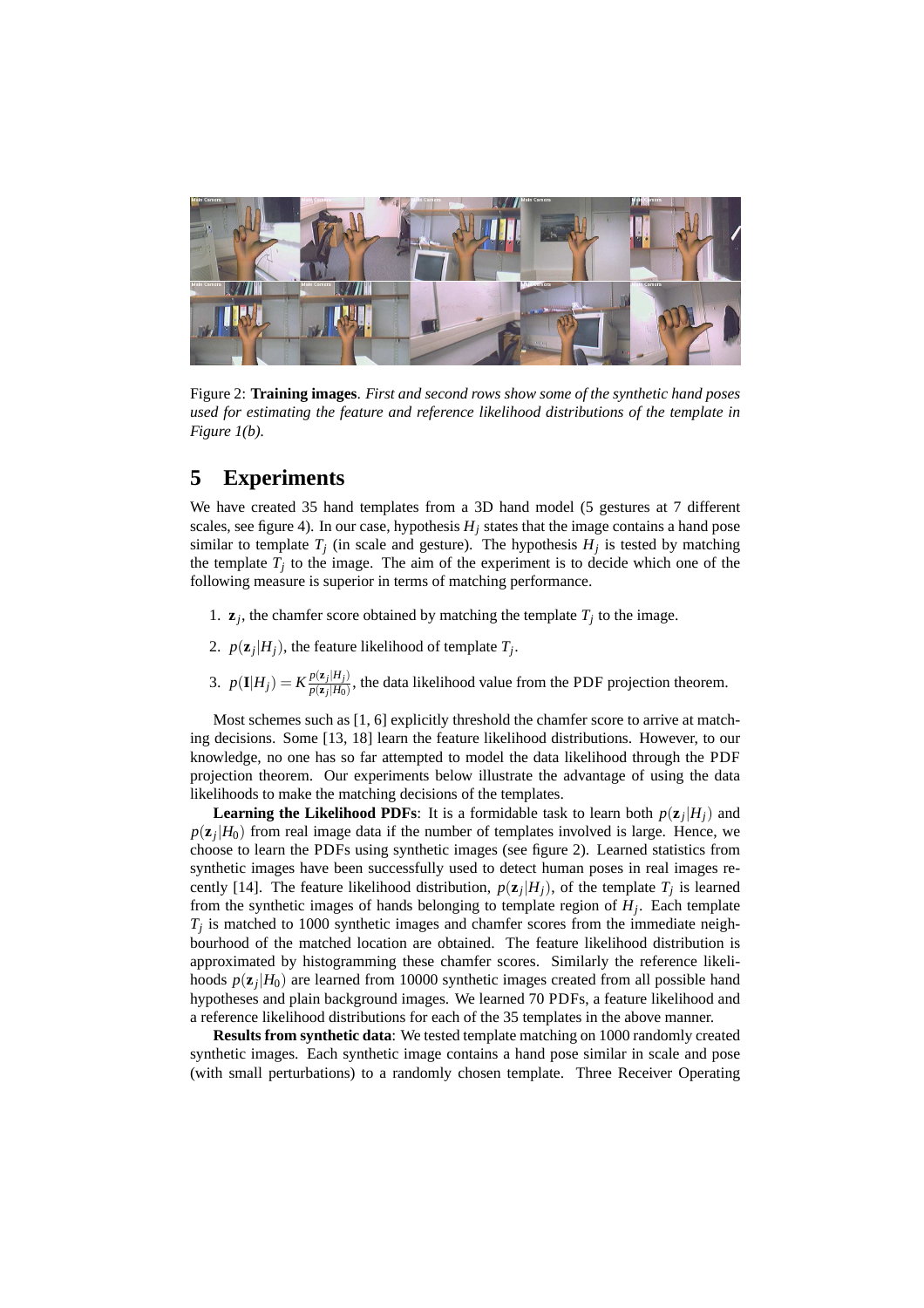| Method             | Within first 10 | Within first 20 | Within first 50 |
|--------------------|-----------------|-----------------|-----------------|
| Chamfer score      | 63%             | 70%             | 79%             |
| Feature Likelihood | 66%             | 76%             | 85%             |
| Data Likelihood    | 74%             | 85%             | 95%             |

#### Table 1: **Detection Rates**

*The second, third and fourth columns show the percentages for obtaining the correct template within the first 10, 20 and 50 matches, respectively. This experiment was conducted on 150 real images.*

Characteristic (ROC) curves were obtained for each measure described in section 5 (see figure 3 (a)). It is clear that matching with the data likelihood measure provides the best performance followed by the performance of using the feature likelihoods. The ROC curves show that a very significant improvement is gained by using the data likelihood value over the raw chamfer score.

**Results from matching to real images**: Some interesting qualitative results from matching to real images are shown in figure 4. Columns 2 and and 5 show the templates corresponding to maximum data likelihood value and the minimum chamfer score respectively (for raw chamfer score the lower the better). Column 3 and 6 display the values of the different measures for those particular template matches.

Consider the example in row 3 in figure 4. The correct template, chosen by the data likelihood value has a larger chamfer score,  $\mathbf{z}_i = 3.72$ , and a smaller feature likelihood,  $p(\mathbf{z}_j|H_j) = 13.15 \times 10^{-2}$ , than the wrong template with chamfer score,  $\mathbf{z}_j = 3.5$ , and feature likelihood,  $p(\mathbf{z}_j|H_j) = 20.15 \times 10^{-2}$ . However, the reference likelihood of the correct template is small,  $p(\mathbf{z}_j|H_0) = 8.5 \times 10^{-5}$ , at the chamfer score of 3.72, whereas the the reference likelihood of the wrong template is quite large,  $p(\mathbf{z}_j|H_0) = 108.0 \times 10^{-5}$ . This is reflected in the data likelihoods for the correct and wrong templates,  $p(\mathbf{I}|H_i)$  $1.547 \times 10^3$  and  $0.191 \times 10^3$ . Hence, the reference likelihood value plays a crucial role in assigning larger likelihood values to the correct templates. Table 1 lists detection rates for finding the correct template within the first 10, 20 and 50 matches for each matching measure. We used 150 real hand images for these experiments. These matches are ranked from large number of candidates,  $35 \times 240 \times 320 = 268800$ , for each image. We consider a template match incorrect if it has an alignment error of more than 2 pixels. Because of these stringent criteria and the large amount of clutter present in the images, we obtained somewhat low detection rates given in the table. Detection rates can be greatly improved if other cues such as skin colour to guide the search. However, the purpose of this paper is to show the improvement by the PDF projection theorem on chamfer matching. Hence we did not use other cues to improve the detection rates.

### **6 Conclusion**

Ideally, one would learn the likelihood distributions from natural images, which is feasible with a small number of templates. However, as the number of templates increases, the number of images needed to estimate the PDFs increases dramatically. This is a significant problem in many object recognition tasks. Currently we are estimating them from synthetic images created from projecting a 3D hand model into real background images. But we have obtained good matching results on real images using distributions learned from synthetic images. Commercially available modelling softwares such as 'Poser' can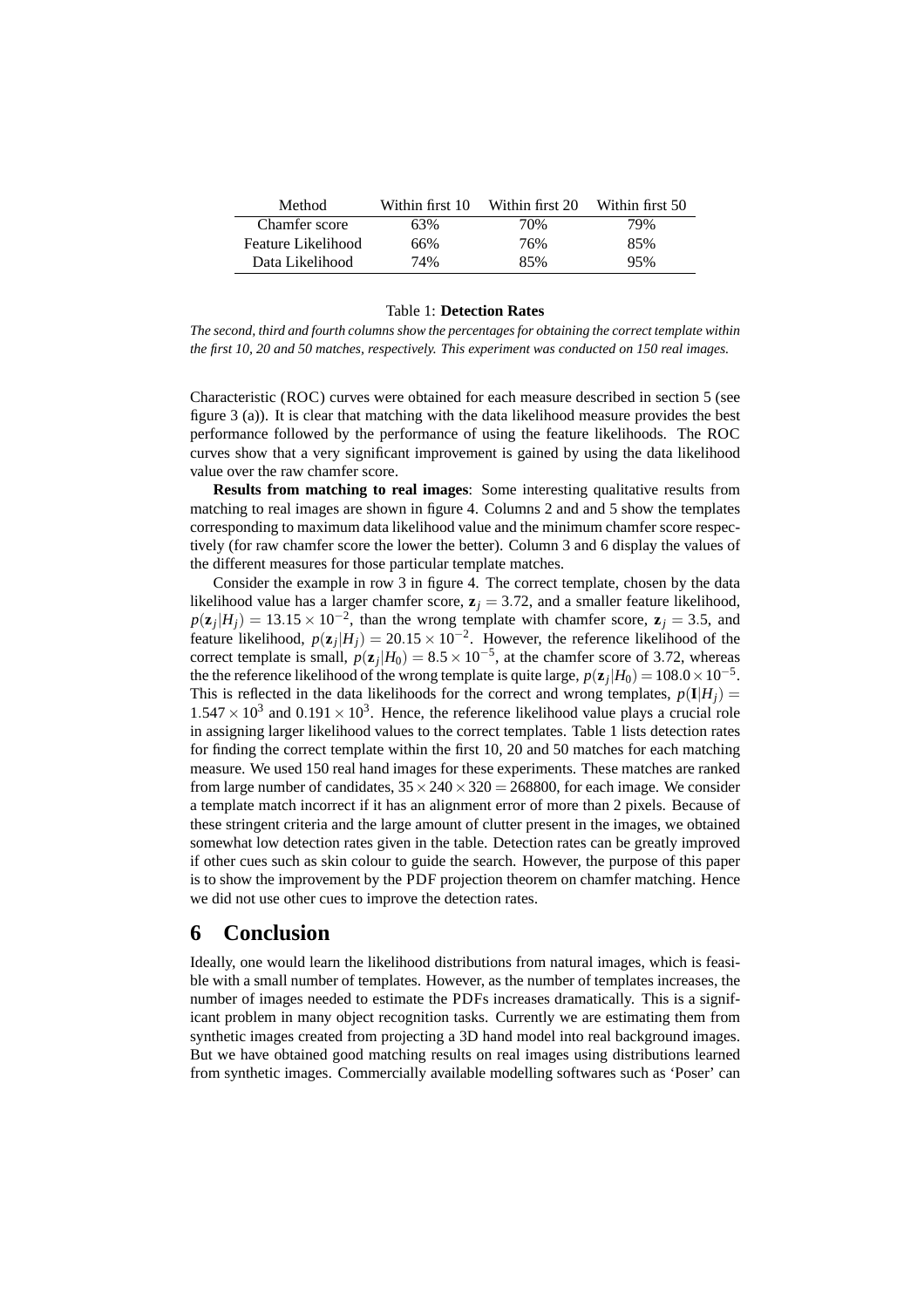

Figure 3: **ROC and Data Likelihood Curves** *(a) shows the* ROC *curves obtained from the performance of data likelihood, feature likelihood and raw chamfer score on 1000 synthetic images. (b) compares the data likelihood distributions of the open hand (large scale) and the closed hand (small scale) templates.*

render realistically looking images of hands and humans. In addition to providing an accurate anatomical model for hand and human body, they also model other natural image effects such as shadows accurately. They have also been successfully used in other learning methods in computer vision [14].

The training, even though time consuming, is an off-line process and does not affect the speed of the online matching at all. The advantages are numerous. The false positive rates are dramatically reduced and we obtain consistent likelihoods in raw data space. This will turn out to be very important if we need to incorporate the likelihood information with other types of information such as a temporal prior.

#### **Acknowledgments**

The authors would like to thank Tom Minka at Microsoft Research, Cambridge, UK and Bjorn Stenger at Toshiba R&D Center, Japan for many productive discussions. This work is supported by the Gates Cambridge Trust, the Overseas Research Scholarship Programme and Toshiba Corporation.

#### **References**

- [1] V. Athitsos and S. Sclaroff. An appearance-based framework for 3D hand shape classification and camera viewpoint estimation. In *IEEE Conf. on FGR*, pages 45–50, 2002.
- [2] P. M. Baggenstoss. Class-specific features in classification. *IEEE Transactions on Signal Processing*, pages 3428–3432, December 1999.
- [3] E. Borenstein and S. Ullman. Class-specific, top-down segmentation. In *Proc. 7th European Conf. on Computer Vision*, volume I, pages 109–122, Copenhagen, Denmark, May 2002.
- [4] G. Borgefors. Hierarchical chamfer matching: A parametric edge matching algorithm. *IEEE Trans. Pattern Analysis and Machine Intell.*, 10(6):849–865, November 1988.
- [5] B. Caputo and H. Niemann. To each according to its need: kernel class-specific classifer. In *Proc. 16th Int. Conf. on Pattern Recognition*, volume IV, pages 94–97, Quebec City, Canada, August 2002.
- [6] D. M. Gavrila. Pedestrian detection from a moving vehicle. In *Proc. 6th European Conf. on Computer Vision*, volume II, pages 37–49, Dublin, Ireland, June/July 2000.
- [7] N. Jojic and B. Frey. Learning mixture models of images and inferring spatial transformations. In *Proc. Conf. Computer Vision and Pattern Recognition*, volume I, pages 416–422, June 1999.